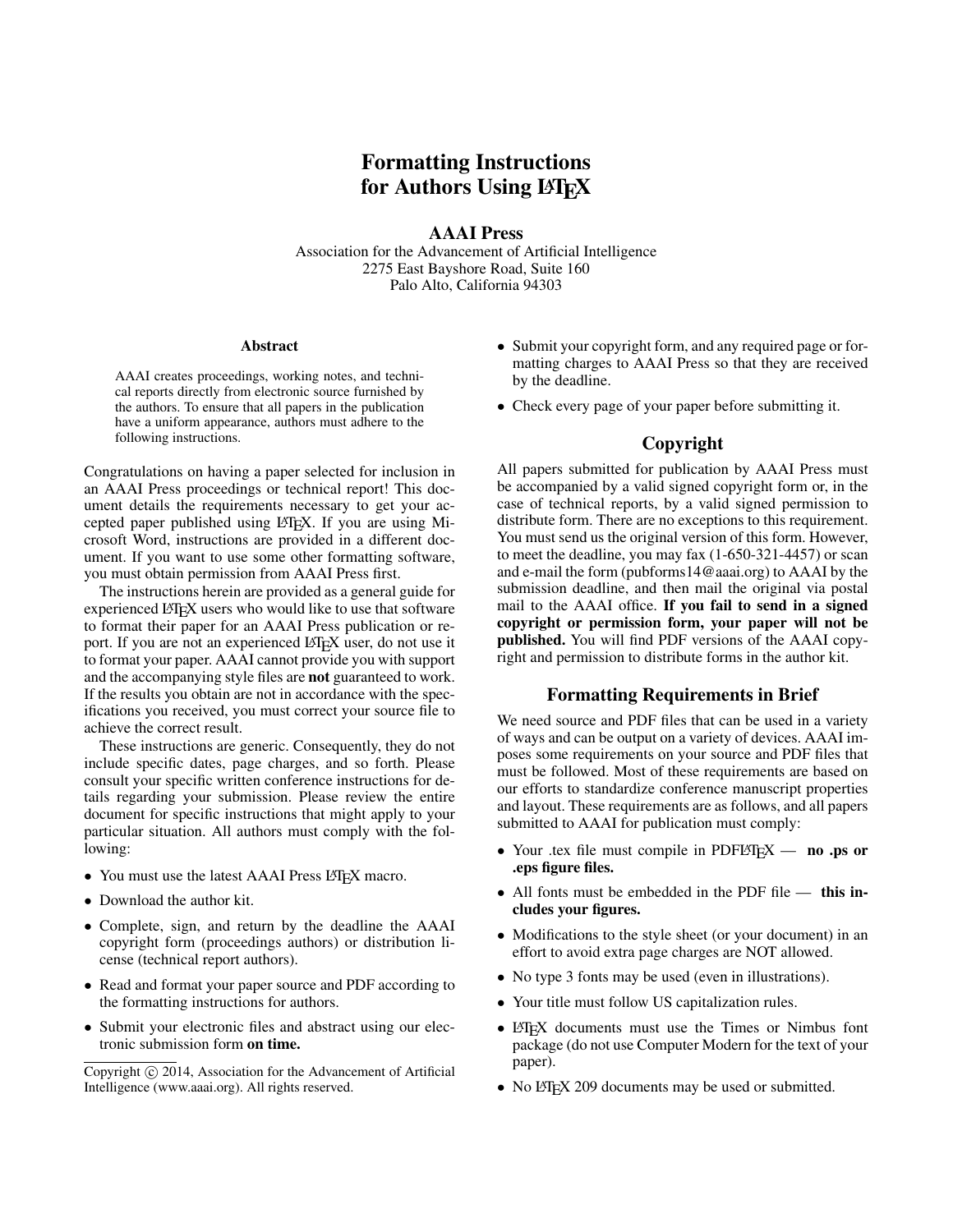- Fonts that require non-English language support (CID and Identity-H) must be converted to outlines or removed from the document (even if they are in a graphics file embedded in the document).
- Two-column format in AAAI style is required for all papers.
- The paper size for final submission must be US letter. No exceptions.
- The source file must exactly match the PDF.
- The document margins must be as specified in the formatting instructions.
- The number of pages and the file size must be as specified for your event.
- No document may be password protected.
- Neither the PDFs nor the source may contain any embedded links or bookmarks.
- Your source and PDF must not have any page numbers, footers, or headers.
- Your PDF must be compatible with Acrobat 5 or higher.
- Your LAT<sub>EX</sub> source file (excluding references) must consist of a single file (use of the "input" command is not allowed.
- Your graphics must be sized appropriately outside of  $LATEX$  (do not use the "clip" command).

If you do not follow the above requirements, it is likely that we will be unable to publish your paper.

### What Files to Submit

You must submit the following items to ensure that your paper is published:

- A fully-compliant PDF file.
- Your LATEX source file submitted as a **single** .tex file (do not use the "input" command to include sections of your paper — every section must be in the single source file). The only exception is the bibliography, which you may include separately. Your source must compile on our system, which includes the standard LATEX support files.
- All your graphics files.
- The LAT<sub>E</sub>X-generated files (e.g. .aux and .bib file, etc.) for your compiled source.
- All the nonstandard style files (ones not commonly found in standard LATEX installations) used in your document (including, for example, old algorithm style files). If in doubt, include it.

Your LAT<sub>E</sub>X source will be reviewed and recompiled on our system (if it does not compile, you may incur late fees). Do not submit your source in multiple text files. Your single L<sup>AT</sup>EX source file must include all your text, your bibliography (formatted using aaai.bst), and any custom macros. Accompanying this source file, you must also supply any nonstandard (or older) referenced style files and all your referenced graphics files.

Your files should work without any supporting files (other than the program itself) on any computer with a standard LATEX distribution. Place your PDF and source files in a single tar, zipped, gzipped, stuffed, or compressed archive. Name your source file with your last (family) name.

Do not send files that are not actually used in the paper. We don't want you to send us any files not needed for compiling your paper, including, for example, this instructions file, unused graphics files, and so forth. A shell script (created by an AAAI member — it might not work without modification on your system) that might help you create the LATEX source package is included in the Author Kit.

## Using LAT<sub>EX</sub> to Format Your Paper

The latest version of the AAAI style file is available on AAAI's website. Download this file and place it in a file named "aaai.sty" in the TEX search path. Placing it in the same directory as the paper should also work. You must download the latest version of the complete author kit so that you will have the latest instruction set.

#### Document Preamble

In the L<sup>AT</sup>EX source for your paper, you **must** place the following lines as shown in the example in this subsection. This command set-up is for three authors. Add or subtract author and address lines as necessary, and uncomment the portions that apply to you. In most instances, this is all you need to do to format your paper in the Times font. The helvet package will cause Helvetica to be used for sans serif, and the courier package will cause Courier to be used for the typewriter font. These files are part of the PSNFSS2e package, which is freely available from many Internet sites (and is often part of a standard installation).

Leave the setcounter for section number depth commented out and set at 0 unless you want to add section numbers to your paper. If you do add section numbers, you must uncomment this line and change the number to 1 (for section numbers), or 2 (for section and subsection numbers). The style file will not work properly with numbering of subsubsections, so do not use a number higher than 2.

\documentclass[letterpaper]article % *Required Packages* \usepackage{aaai} \usepackage{times} \usepackage{helvet} \usepackage{courier} \setlength{\pdfpagewidth}{8.5in} \setlength{\pdfpageheight}{11in}  $\% \% \% \% \% \% \% \% \% \%$  $%$  *PDFINFO for PDFEIFX* % Uncomment and complete the following for metadata (your paper must compile with PDFLHEX) \pdfinfo{ /Title (Input Your Paper Title Here) /Author (John Doe, Jane Doe) /Keywords (Input your paper's keywords in this optional area) }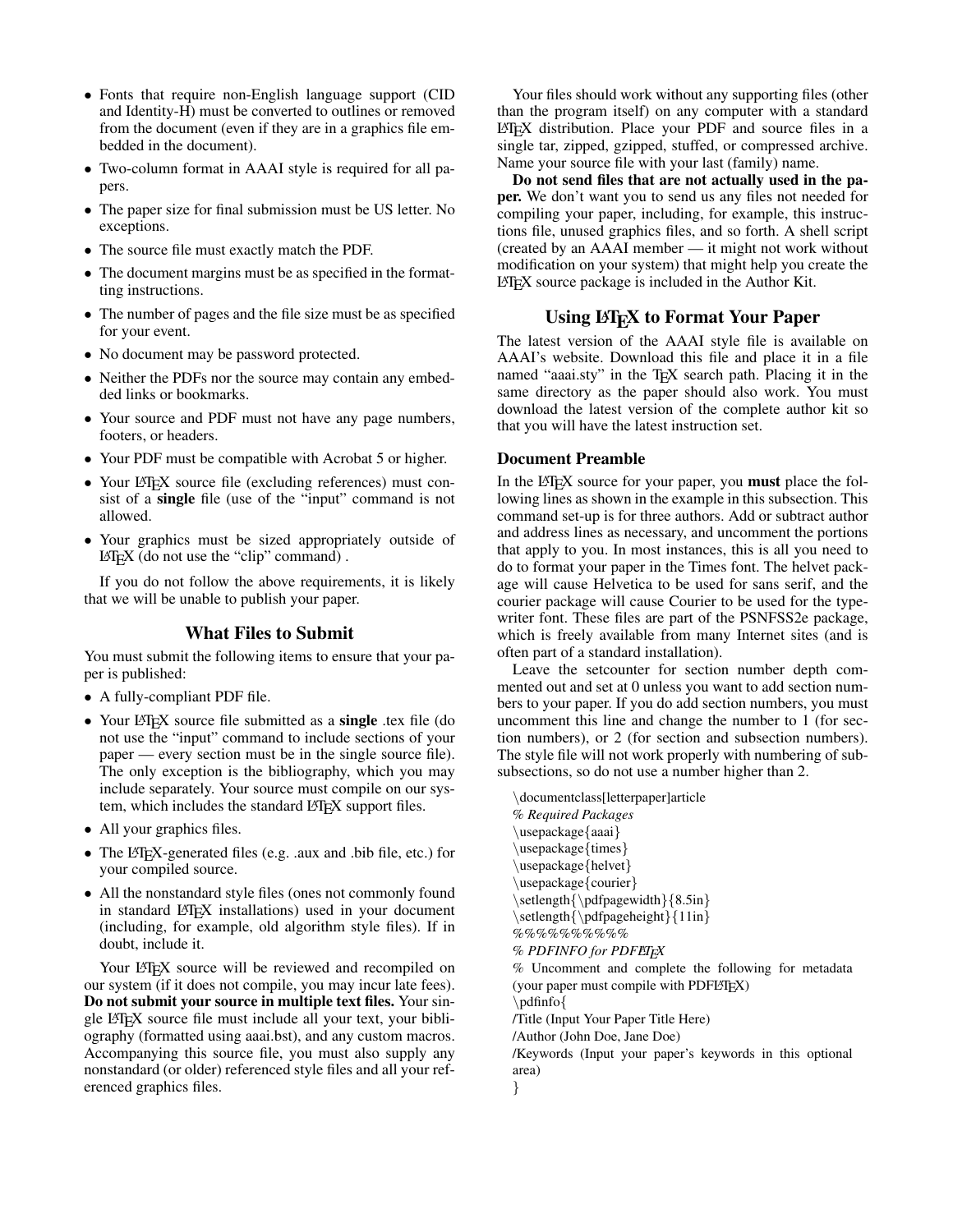%%%%%%%%%%%%%%%%%%%%%%%%%%%%%%%%%%%% % *Section Numbers* % Uncomment if you want to use section numbers % and change the 0 to a 1 or 2 % \setcounter {secnumdepth} {0} %%%%%%%%%% % *Title, Author, and Address Information* \title{Title} \author{Author 1 \and Author 2\\ Address line\\ Address line\\ \And Author  $3\backslash\backslash$ Address line\\ Address line}  $\%$ %%%%%%%%%%%%%%%%%%%%%%%%%%%%%% % *Body of Paper Begins* \begin{document} \maketitle ... %%%%%%%%%%

```
% References and End of Paper
\bibliography{Bibliography-File}
\bibliographystyle{aaai}
\end{document}
```
## Inserting Document Metadata with LATEX

PDF files contain document summary information that enables us to create an Acrobat index (pdx) file, and also allows search engines to locate and present your paper more accurately. Document Metadata for Author and Title are REQUIRED.

If your paper includes illustrations that are not compatible with PDFT<sub>EX</sub> (such as .eps or .ps documents), you will need to convert them. The epstopdf package will usually work for eps files. You will need to convert your ps files to PDF however.

*Important:* Do not include *any* LATEX code or nonascii characters (including accented characters) in the metadata. The data in the metadata must be completely plain ascii. It may not include slashes, accents, linebreaks, unicode, or any LATEX commands. Type the title exactly as it appears on the paper (minus all formatting). Input the author names in the order in which they appear on the paper (minus all accents), separating each author by a comma. You may also include keywords in the Keywords field.

## Preparing Your Paper

After the preamble above, you should prepare your paper as follows:

```
\begin{document}
\maketitle
...
```

```
\bibliography{Bibliography-File}
\bibliographystyle{aaai}
\end{document}
```
### Incompatible Packages

The following packages are incompatible with aaai.sty and/or aaai.bst and must not be used (this list is not exhaustive — there are others as well):

- hyperref
- natbib
- geometry
- titlesec
- layout
- caption
- titlesec
- T1 fontenc package (install the CM super fonts package instead)

## Illegal Commands

The following commands may not be used in your paper:

- $\bullet$  \input
- \vspace (when used before or after a section or subsection)
- \addtolength
- \columnsep
- \top margin (or text height or addsidemargin or even side margin)

### Paper Size, Margins, and Column Width

Papers must be formatted to print in two-column format on 8.5 x 11 inch US letter-sized paper. The margins must be exactly as follows:

- Top margin: .75 inches
- Left margin: .75 inches
- Right margin: .75 inches
- Bottom margin: 1.25 inches

The default paper size in most installations of LATEX is A4. However, because we require that your electronic paper be formatted in US letter size, you will need to alter the default for this paper to US letter size. Assuming you are using the 2e version of LAT<sub>EX</sub>, you can do this by including the [letterpaper] option at the beginning of your file: \documentclass[letterpaper]article.

This command is usually sufficient to change the format. Sometimes, however, it may not work. Use PDFLATEX and include  $\setminus {\text{pdf}}$ gewidth}{8.5in} \setlength{\pdfpageheight}{11in} in your preamble.

Do not use the Geometry package to alter the page size. Use of this style file alters aaai.sty and will result in your paper being rejected.

Column Width and Margins. To ensure maximum readability, your paper must include two columns. Each column should be 3.3 inches wide (slightly more than 3.25 inches), with a .375 inch (.952 cm) gutter of white space between the two columns. The aaai.sty file will automatically create these columns for you.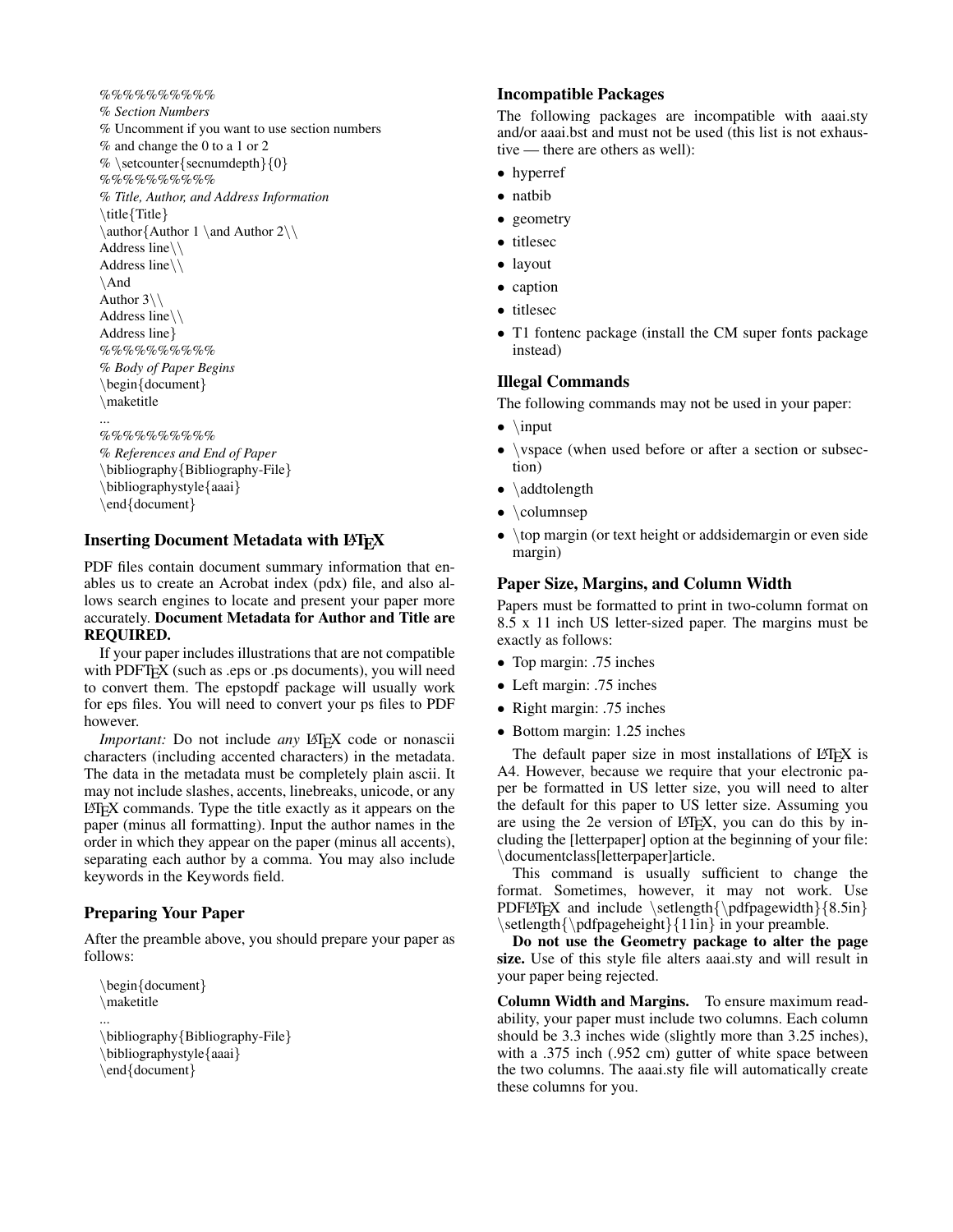### Overlength Papers

If your paper is too long, turn on \frenchspacing, which will reduce the space after periods. Next, shrink the size of your graphics. Use  $\centerdot$   $\centerdot$  instead of  $\begin{array}{c}$   $\centerdot$   $\centerdot$   $\centerdot$   $\centerdot$   $\centerdot$   $\centerdot$   $\centerdot$   $\centerdot$   $\centerdot$   $\centerdot$   $\centerdot$   $\centerdot$   $\centerdot$   $\centerdot$   $\centerdot$   $\centerdot$   $\centerdot$   $\centerdot$   $\centerdot$   $\centerdot$   $\centerdot$   $\centerdot$   $\centerdot$   $\centerdot$   $\centerdot$   $\centerdot$   $\centerdot$   $\centerdot$ in your figure environment. If these two methods don't work, you may minimally use the following. For floats (tables and figures), you may minimally reduce \floatsep, \textfloatsep, \abovecaptionskip, and \belowcaptionskip. For mathematical environments, you may minimally reduce \abovedisplayskip, \belowdisplayskip, and \arraycolsep. You may also alter the size of your bibliography by inserting  $\left\{9.5pt\{10.5pt\} \selectfont right before the bibli$ ography.

Commands that alter page layout are forbidden. These include \columnsep, \topmargin, \topskip, \textheight, \textwidth, \oddsidemargin, and \evensizemargin (this list is not exhaustive). If you alter page layout, you will be required to pay the page fee *plus* a reformatting fee. Other commands that are questionable and may cause your paper to be rejected include \parindent, and \parskip. Commands that alter the space between sections are also questionable. The title sec package is not allowed. Regardless of the above, if your paper is obviously "squeezed" it is not going to to be accepted. Before using every trick you know to make your paper a certain length, try reducing the size of your graphics or cutting text instead or (if allowed) paying the extra page charge. It will be cheaper in the long run.

## Figures

Your paper must compile in PDFLATEX. Consequently, all your figures must be .jpg, .png, or .pdf. You may not use the .gif (the resolution is too low), .ps, or .eps file format for your figures.

When you include your figures, you must crop them outside of LATEX. The command  $\in$  lincludegraphics\*[clip=true, viewport 0 0 10 10]... might result in a PDF that looks great, but the image is not really cropped. The full image can reappear when page numbers are applied or color space is standardized.

## Type Font and Size

Your paper must be formatted in Times Roman or Nimbus. We will not accept papers formatted using Computer Modern or Palatino or some other font as the text or heading typeface. Sans serif, when used, should be Courier. Use Symbol or Lucida or Computer Modern for *mathematics only.*

Do not use type 3 fonts for any portion of your paper, including graphics. Type 3 bitmapped fonts are designed for fixed resolution printers. Most print at 300 dpi even if the printer resolution is 1200 dpi or higher. They also often cause high resolution imagesetter devices and our PDF indexing software to crash. Consequently, AAAI will not accept electronic files containing obsolete type 3 fonts. Files containing those fonts (even in graphics) will be rejected.

Fortunately, there are effective workarounds that will prevent your file from embedding type 3 bitmapped fonts. The easiest workaround is to use the required times, helvet, and courier packages with LATEX2e. (Note that papers formatted

in this way will still use Computer Modern for the mathematics. To make the math look good, you'll either have to use Symbol or Lucida, or you will need to install type 1 Computer Modern fonts — for more on these fonts, see the section "Obtaining Type 1 Computer Modern.")

If you are unsure if your paper contains type 3 fonts, view the PDF in Acrobat Reader. The Properties/Fonts window will display the font name, font type, and encoding properties of all the fonts in the document. If you are unsure if your graphics contain type 3 fonts (and they are PostScript or encapsulated PostScript documents), create PDF versions of them, and consult the properties window in Acrobat Reader.

The default size for your type should be ten-point with twelve-point leading (line spacing). Start all pages (except the first) directly under the top margin. (See the next section for instructions on formatting the title page.) Indent ten points when beginning a new paragraph, unless the paragraph begins directly below a heading or subheading.

Obtaining Type 1 Computer Modern for LATEX. If you use Computer Modern for the mathematics in your paper (you cannot use it for the text) you may need to download type 1 Computer fonts. They are available without charge from the American Mathematical Society: http://www.ams.org/tex/type1-fonts.html.

## Title and Authors

Your title must appear in mixed case (nouns, pronouns, and verbs are capitalized) near the top of the first page, centered over both columns in sixteen-point bold type (twentyfour point leading). This style is called "mixed case." Author's names should appear below the title of the paper, centered in twelve-point type (with fifteen point leading), along with affiliation(s) and complete address(es) (including electronic mail address if available) in nine-point roman type (the twelve point leading). (If the title is long, or you have many authors, you may reduce the specified point sizes by up to two points.) You should begin the two-column format when you come to the abstract.

Formatting Author Information Author information can be set in a number of different styles, depending on the number of authors and the number of affiliations you need to display. For several authors from the same institution, use  $\lambda$  and:

\author{Author 1 \and ... \and Author *n*\\ Address line  $\langle \, \rangle$  ...  $\langle \, \rangle$  Address line

If the names do not fit well on one line use:

\author { Author 1 } \\  ${\bf \dagger 2}\ \ . . . \ \ \ {\bf \dagger 2} \ \ . . . \ \ } \$ Address line  $\langle \rangle$  ...  $\langle \rangle$  Address line }

For authors from different institutions, use  $\lambda$ nd:

 $\lambda$ uthor  $\{$ Author  $1\backslash$  Address line  $\backslash$  ...  $\backslash$  Address line  $\lambda$ ...  $\And$  Author *n* Address line\\ ... \\ Address line}

To start a separate "row" of authors, use \AND:

 $\{\alpha\$  /  $\Lambda$  4ddress line  $\|\cdot\|$  Address line \\  $\Lambda$  Address line \\  $\Lambda$ \AND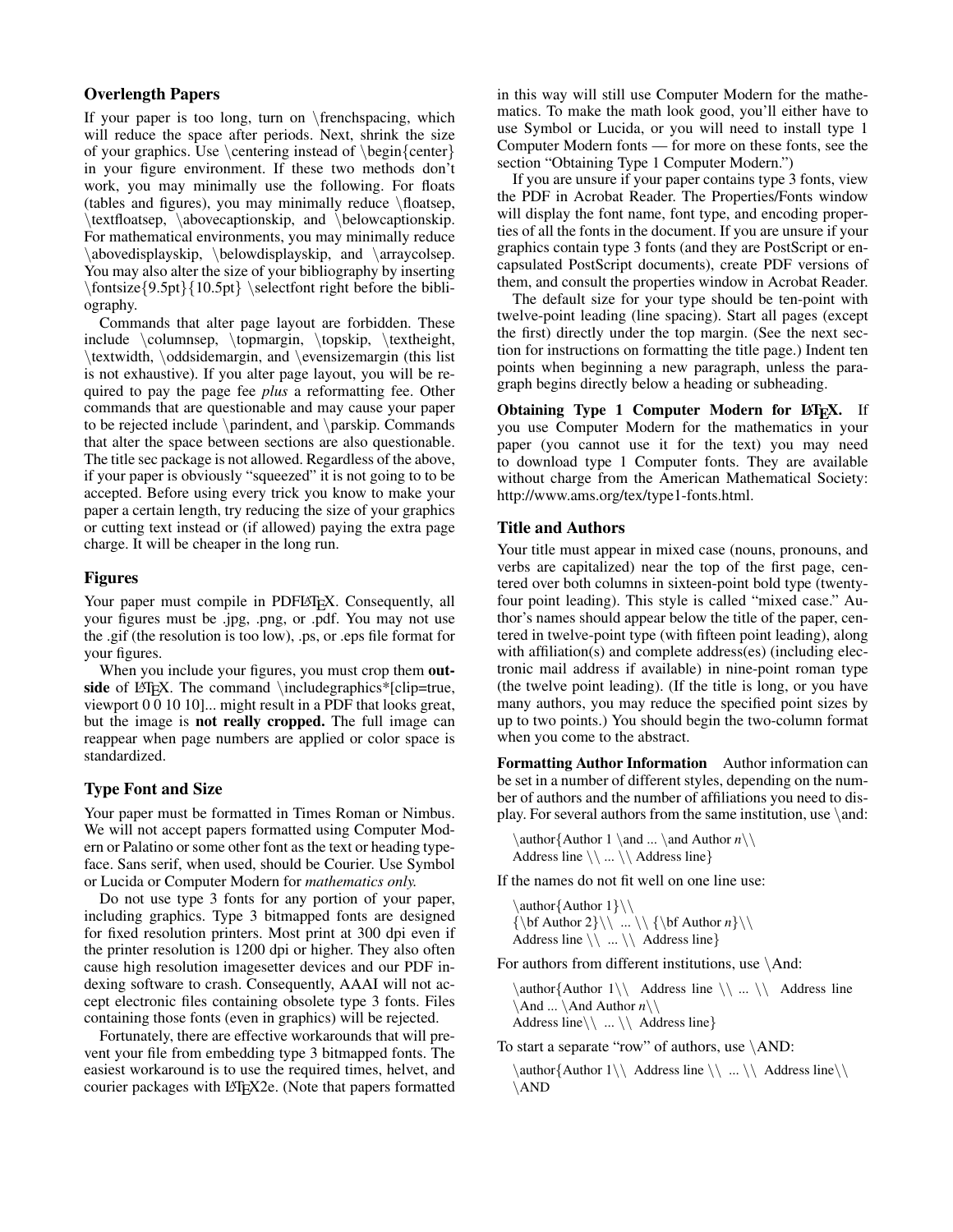```
Author 2 \\ Address line \\ ... \\ Address line\\
\And
Author 3 \\ Address line \\ ... \\ Address line\\
}
```
If the title and author information does not fit in the area allocated, place \setlength\titlebox{*height*} after the \documentclass line where {*height*} is something like 2.5in.

## LATEX Copyright Notice

The copyright notice automatically appears if you use aaai.sty. If you are creating a technical report, it is not necessary to include this notice. You may disable the copyright line using the \nocopyrightcommand. To change the entire text of the copyright slug, use: \copyrighttext {*text*}. Either of these must appear before \maketitle. Please be advised, however, that *if you disable or change the copyright line and transfer of copyright is required, your paper will not be published.*

## **Credits**

Any credits to a sponsoring agency should appear in the acknowledgments section, unless the agency requires different placement. If it is necessary to include this information on the front page, use  $\thanks$  in either the  $\author$  or  $\title$ commands. For example:

\title{Very Important Results in AI\thanks{This work is supported by everybody.}}

Multiple \thanks commands can be given. Each will result in a separate footnote indication in the author or title with the corresponding text at the botton of the first column of the document. Note that the \thanks command is fragile. You will need to use \protect.

Please do not include \pubnote commands in your document.

## Abstract

The abstract must be placed at the beginning of the first column, indented ten points from the left and right margins. The title Abstract should appear in ten-point bold type, centered above the body of the abstract. The abstract should be set in nine-point type with ten-point leading. This concise, one-paragraph summary should describe the general thesis and conclusion of your paper. A reader should be able to learn the purpose of the paper and the reason for its importance from the abstract. The abstract should be no more than two hundred words in length. (Authors who are submitting short one- or two-page extended extracts should provide a short abstract of only a sentence or so.) Do not include references in your abstract!

## Page Numbers

Do not ever print any page numbers on your paper.

## Text

The main body of the paper must be formatted in ten-point with twelve-point leading (line spacing).

## **Citations**

Citations within the text should include the author's last name and year, for example (Newell 1980). Append lowercase letters to the year in cases of ambiguity. Multiple authors should be treated as follows: (Feigenbaum and Engelmore 1988) or (Ford, Hayes, and Glymour 1992). In the case of four or more authors, list only the first author, followed by et al. (Ford et al. 1997).

## **Extracts**

Long quotations and extracts should be indented ten points from the left and right margins.

This is an example of an extract or quotation. Note the indent on both sides. Quotation marks are not necessary if you offset the text in a block like this, and properly identify and cite the quotation in the text.

## Footnotes

Avoid footnotes as much as possible; they interrupt the reading of the text. When essential, they should be consecutively numbered throughout with superscript Arabic numbers. Footnotes should appear at the bottom of the page, separated from the text by a blank line space and a thin, halfpoint rule.

## Headings and Sections

When necessary, headings should be used to separate major sections of your paper. Remember, you are writing a short paper, not a lengthy book! An overabundance of headings will tend to make your paper look more like an outline than a paper.

First-level heads should be twelve-point Times Roman bold type, mixed case (initial capitals followed by lower case on all words except articles, conjunctions, and prepositions, which should appear entirely in lower case), with fifteen-point leading, centered, with one blank line preceding them and three additional points of leading following them. Second-level headings should be eleven-point Times Roman bold type, mixed case, with thirteen-point leading, flush left, with one blank line preceding them and three additional points of leading following them. Do not skip a line between paragraphs. Third-level headings should be run in with the text, ten-point Times Roman bold type, mixed case, with twelve-point leading, flush left, with six points of additional space preceding them and no additional points of leading following them.

Section Numbers The use of section numbers in AAAI Press papers is optional. To use section numbers in LAT<sub>EX</sub>, uncomment the setcounter line in your document preamble and change the 0 to a 1 or 2. Section numbers should not be used in short poster papers.

Section Headings. Sections should be arranged and headed as follows: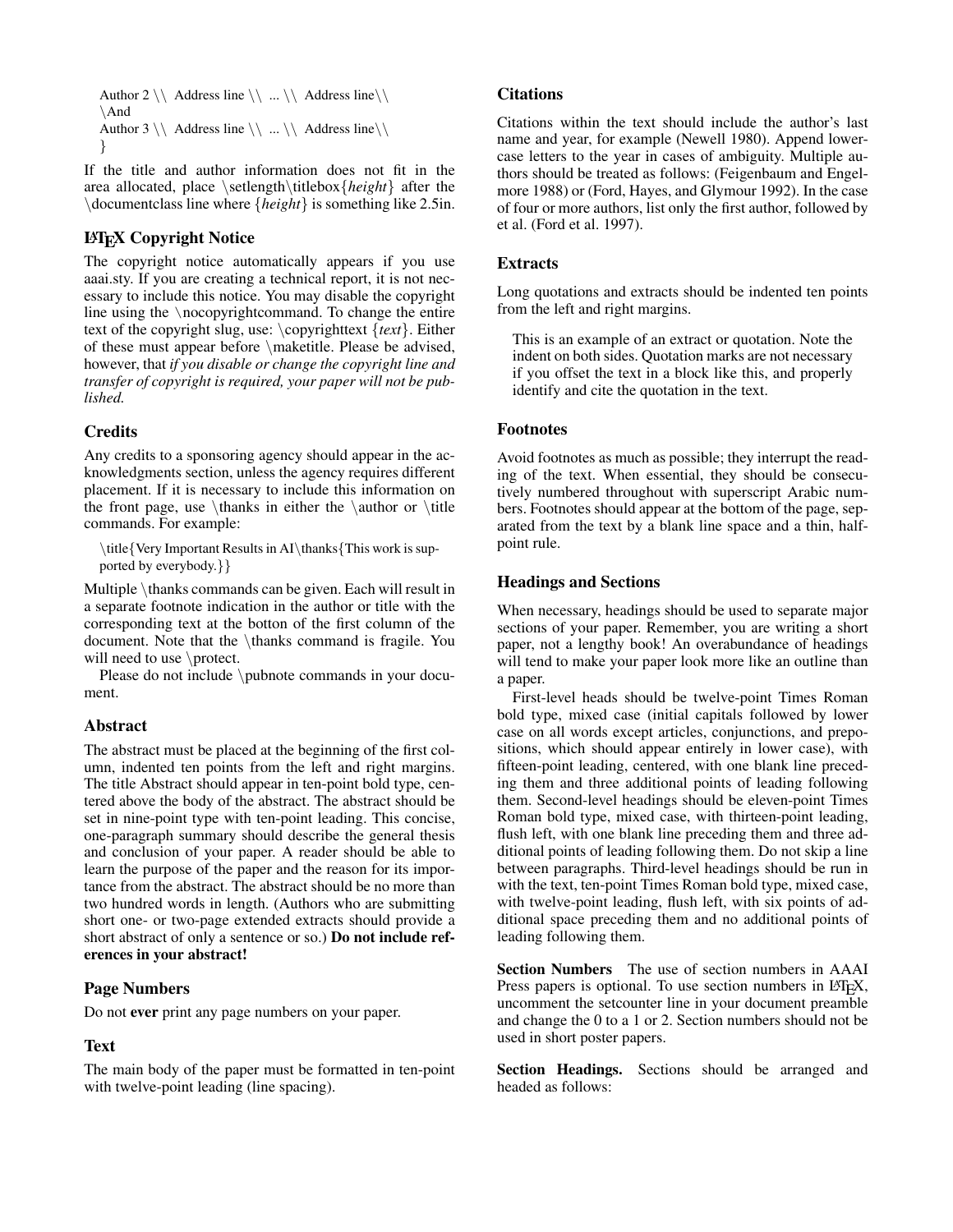Acknowledgments. The acknowledgments section, if included, appears after the main body of text and is headed "Acknowledgments." This section includes acknowledgments of help from associates and colleagues, credits to sponsoring agencies, financial support, and permission to publish. Please acknowledge other contributors, grant support, and so forth, in this section. Do not put acknowledgments in a footnote on the first page. If your grant agency requires acknowledgment of the grant on page 1, limit the footnote to the required statement, and put the remaining acknowledgments at the back. Please try to limit acknowledgments to no more than three sentences.

Appendices. Any appendices follow the acknowledgments, if included, or after the main body of text if no acknowledgments appear.

References The references section should be labeled "References" and should appear at the very end of the paper (don't end the paper with references, and then put a figure by itself on the last page). A sample list of references is given later on in these instructions. Please use a consistent format for references. Poorly prepared or sloppy references reflect badly on the quality of your paper and your research. Please prepare complete and accurate citations.

### Illustrations and Figures

Figures, drawings, tables, and photographs should be placed throughout the paper near the place where they are first discussed. Do not group them together at the end of the paper. If placed at the top or bottom of the paper, illustrations may run across both columns. Figures must not invade the top, bottom, or side margin areas. Figures must be inserted using the  $\usepackage{graphicx}$ . Number figures sequentially, for example, figure 1, and so on.

The illustration number and caption should appear under the illustration. Labels, and other text in illustrations must be at least nine-point type.

Low-Resolution Bitmaps. You may not use lowresolution (such as 72 dpi) screen-dumps and GIF files—these files contain so few pixels that they are always blurry, and illegible when printed. If they are color, they will become an indecipherable mess when converted to black and white. This is always the case with gif files, which should never be used. The resolution of screen dumps can be increased by reducing the print size of the original file while retaining the same number of pixels. You can also enlarge files by manipulating them in software such as PhotoShop. Your figures should be a minimum of 266 dpi when incorporated into your document.

LATEX Overflow. LATEX users please beware: LATEX will sometimes put portions of the figure or table or an equation in the margin. If this happens, you need to scale the figure or table down, or reformat the equation. Check your log file! You must fix any overflow into the margin (that means no overfull boxes in L<sup>AT</sup>EX). If you don't, the overflow text will simply be eliminated. Nothing is permitted to intrude into the margins.

Using Color. Your paper will be printed in black and white and grayscale. Consequently, because conversion to grayscale can cause undesirable effects (red changes to black, yellow can disappear, and so forth), we strongly suggest you avoid placing color figures in your document. Of course, any reference to color will be indecipherable to your reader.

Drawings. We suggest you use computer drawing software (such as Adobe Illustrator or, (if unavoidable), the drawing tools in Microsoft Word) to create your illustrations. Do not use Microsoft Publisher. These illustrations will look best if all line widths are uniform (half- to twopoint in size), and you do not create labels over shaded areas. Shading should be 133 lines per inch if possible. Use Times Roman or Helvetica for all figure call-outs. Do not use hairline width lines — be sure that the stroke width of all lines is at least .5 pt. Zero point lines will print on a laser printer, but will completely disappear on the high-resolution devices used by our printers.

Photographs and Images. Photographs and other images should be in grayscale (color photographs will not reproduce well; for example, red tones will reproduce as black, yellow may turn to white, and so forth) and set to a minimum of 266 dpi. Do not prescreen images.

Resizing Graphics. Resize your graphics before you include them with LaTeX. You may not use trim or clip options as part of your \includgraphics command. Resize the media box of your PDF using a graphics program instead.

Fonts in Your Illustrations You must embed all fonts in your graphics before including them in your LaTeX document.

#### References

The aaai.sty file includes a set of definitions for use in formatting references with BibTeX. These definitions make the bibliography style fairly close to the one specified below. To use these definitions, you also need the BibTeX style file "aaai.bst," available in the author kit on the AAAI web site. Then, at the end of your paper but before \enddocument, you need to put the following lines:

\bibliographystyle{aaai} \bibliography{bibfile1,bibfile2,...}

The list of files in the \bibliography command should be the names of your BibTeX source files (that is, the .bib files referenced in your paper).

The following commands are available for your use in citing references:

\cite: Cites the given reference(s) with a full citation. This appears as "(Author Year)" for one reference, or "(Author Year; Author Year)" for multiple references.

 $\verb|\shortcite|: Cites the given reference(s) with just the year. This$ appears as "(Year)" for one reference, or "(Year; Year)" for multiple references.

\citeauthor: Cites the given reference(s) with just the author name(s) and no parentheses.

 $\citeyear: \Cites the given reference(s) with just the date(s)$ and no parentheses.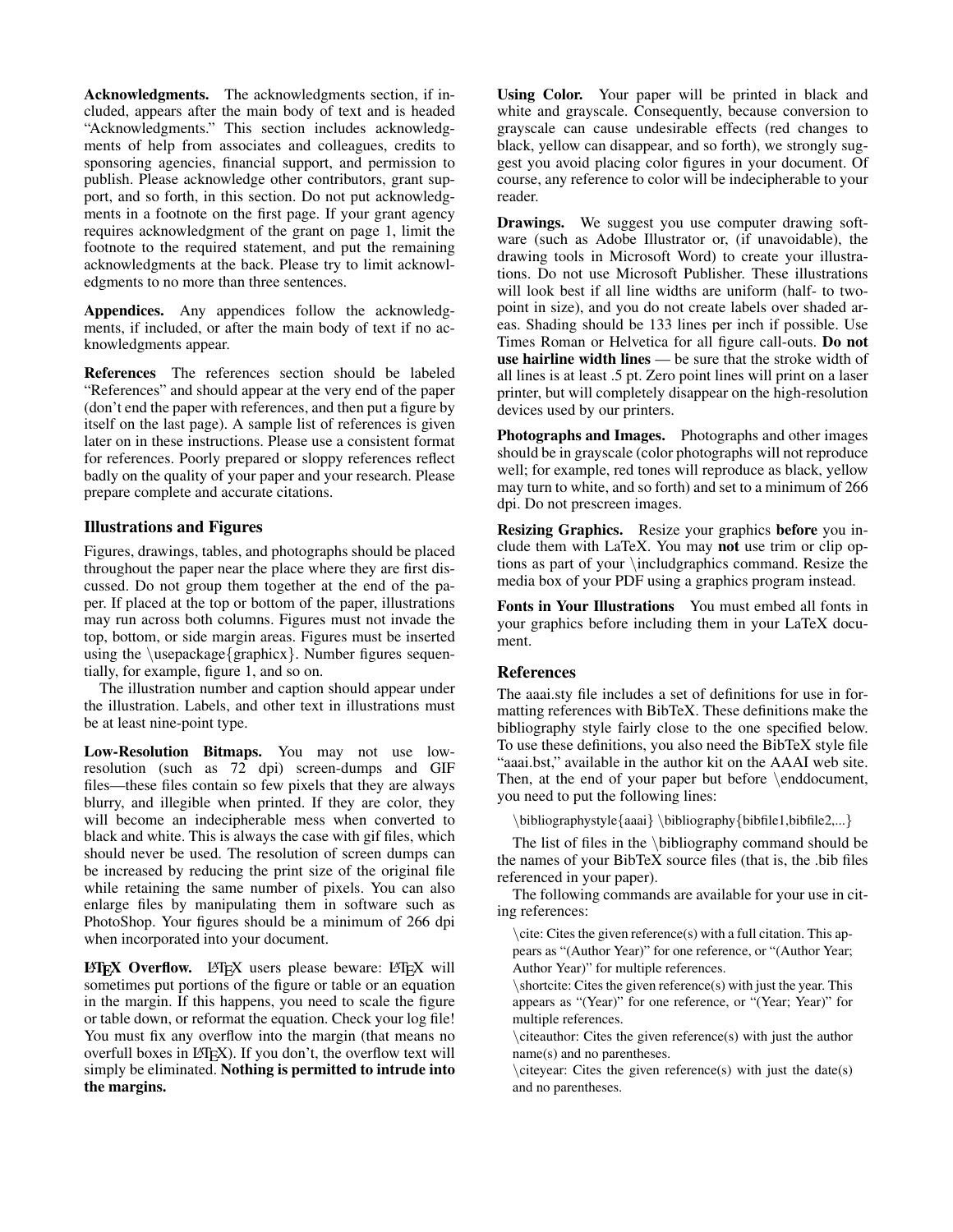Warning: The aaai.sty file is incompatible with the hyperref and natbib packages. If you use either, your references will be garbled.

Formatted bibliographies should look like the following examples.

#### *Book with Multiple Authors*

Engelmore, R., and Morgan, A. eds. 1986. *Blackboard Systems.* Reading, Mass.: Addison-Wesley.

#### *Journal Article*

Robinson, A. L. 1980a. New Ways to Make Microcircuits Smaller. *Science* 208: 1019–1026.

#### *Magazine Article*

Hasling, D. W.; Clancey, W. J.; and Rennels, G. R. 1983. Strategic Explanations in Consultation. *The International Journal of Man-Machine Studies* 20(1): 3–19.

#### *Proceedings Paper Published by a Society*

Clancey, W. J. 1983b. Communication, Simulation, and Intelligent Agents: Implications of Personal Intelligent Machines for Medical Education. In Proceedings of the Eighth International Joint Conference on Artificial Intelligence, 556–560. Menlo Park, Calif.: International Joint Conferences on Artificial Intelligence, Inc.

*Proceedings Paper Published by a Press or Publisher* Clancey, W. J. 1984. Classification Problem Solving. In *Proceedings of the Fourth National Conference on Artificial Intelligence,* 49–54. Menlo Park, Calif.: AAAI Press.

#### *University Technical Report*

Rice, J. 1986. Poligon: A System for Parallel Problem Solving, Technical Report, KSL-86-19, Dept. of Computer Science, Stanford Univ.

*Dissertation or Thesis*

Clancey, W. J. 1979b. Transfer of Rule-Based Expertise through a Tutorial Dialogue. Ph.D. diss., Dept. of Computer Science, Stanford Univ., Stanford, Calif.

#### *Forthcoming Publication*

Clancey, W. J. 1986a. The Engineering of Qualitative Models. Forthcoming.

## Producing Reliable PDF Documents with LATEX

Generally speaking, PDF files are platform independent and accessible to everyone. When creating a paper for a proceedings or publication in which many PDF documents must be merged and then printed on high-resolution PostScript RIPs, several requirements must be met that are not normally of concern. Thus to ensure that your paper will look like it does when printed on your own machine, you must take several precautions:

- Use type 1 fonts (not type 3 fonts)
- Use only standard Times, Nimbus, and CMR font packages (not fonts like F3 or fonts with tildes in the names or fonts—other than Computer Modern—that are created for specific point sizes, like Times~19) or fonts with strange combinations of numbers and letters
- Embed all fonts when producing the PDF

• Do not use the [T1] fontenc package (install the CM super fonts package instead)

### Creating Output Using PDFLAT<sub>EX</sub> Is Required

By using the PDFT<sub>F</sub>X program instead of straight LAT<sub>F</sub>X or T<sub>EX</sub>, you will probably avoid the type 3 font problem altogether (unless you use a package that calls for metafont). PDFLATEX enables you to create a PDF document directly from LAT<sub>E</sub>X source. The one requirement of this software is that all your graphics and images must be available in a format that PDFLATEX understands (normally PDF).

PDFLATEX's default is to create documents with type 1 fonts. If you find that it is not doing so in your case, it is likely that one or more fonts are missing from your system or are not in a path that is known to PDFLATEX.

dvipdf Script Scripts such as dvipdf which ostensibly bypass the Postscript intermediary should not be used since they generally do not instruct dvips to use the config.pdf file.

dvipdfm Do not use this dvi-PDF conversion package if your document contains graphics (and we recommend you avoid it even if your document does not contain graphics).

#### Ghostscript

LATEX users should not use GhostScript to create their PDFs.

### Graphics

If you are still finding type 3 fonts in your PDF file, look at your graphics! LATEX users should check all their imported graphics files as well for font problems.

## Proofreading Your PDF

Please check all the pages of your PDF file. Is the page size A4? Are there any type 3, Identity-H, or CID fonts? Are all the fonts embedded? Are there any areas where equations or figures run into the margins? Did you include all your figures? Did you follow mixed case capitalization rules for your title? Did you include a copyright notice? Do any of the pages scroll slowly (because the graphics draw slowly on the page)? Are URLs underlined and in color? You will need to fix these common errors before submitting your file.

#### Improperly Formatted Files

In the past, AAAI has corrected improperly formatted files submitted by the authors. Unfortunately, this has become an increasingly burdensome expense that we can no longer absorb. Consequently, if your file is improperly formatted, it may not be possible to include your paper in the publication. If time allows, however, you will be notified via e-mail (with a copy to the program chair) of the problems with your file and given the option of correcting the file yourself (and paying a late fee) or asking that AAAI have the file corrected for you, for an additional fee. If you opt to correct the file yourself, please note that we cannot provide you with any additional advice beyond that given in your packet. Files that are not corrected after a second attempt will be withdrawn.